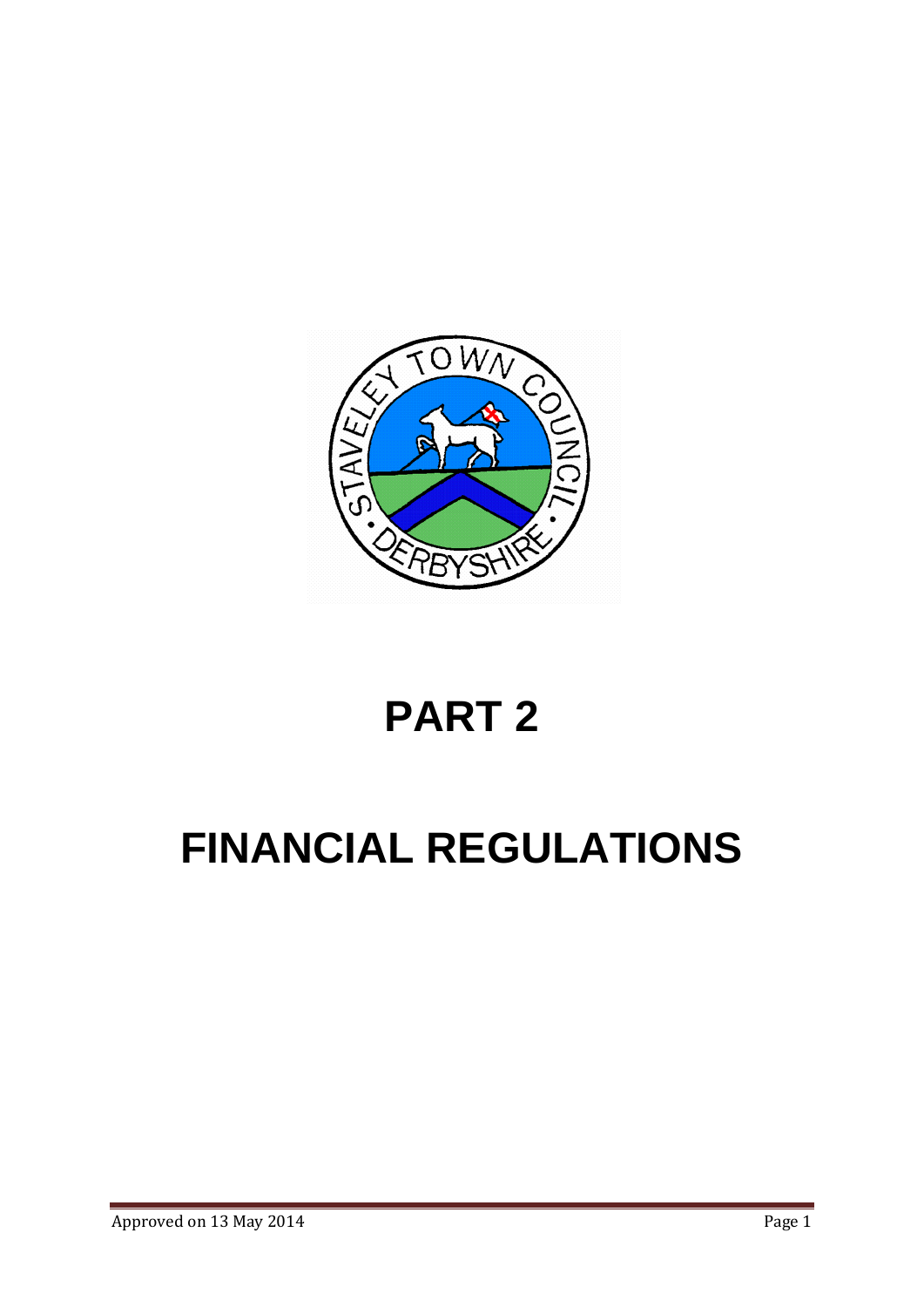# **INDEX**

| 1 <sub>1</sub> |                                                      |  |
|----------------|------------------------------------------------------|--|
| 2.             |                                                      |  |
| 3.             | ANNUAL ESTIMATES (BUDGET) AND FORWARD PLANNING  6    |  |
| 4.             |                                                      |  |
| 5.             | BANKING ARRANGEMENTS AND AUTHORISATION OF PAYMENTS 8 |  |
| 6.             |                                                      |  |
| 7.             |                                                      |  |
| 8.             |                                                      |  |
| 9.             |                                                      |  |
| 10.            |                                                      |  |
| 11.            |                                                      |  |
| 12.            | PAYMENTS UNDER CONTRACTS FOR BUILDING OR OTHER       |  |
|                |                                                      |  |
| 13.            |                                                      |  |
| 14.            |                                                      |  |
| 15.            |                                                      |  |
| 16.            |                                                      |  |
| 17.            |                                                      |  |
| 18.            | SUSPENSION AND REVISION OF FINANCIAL REGULATIONS  19 |  |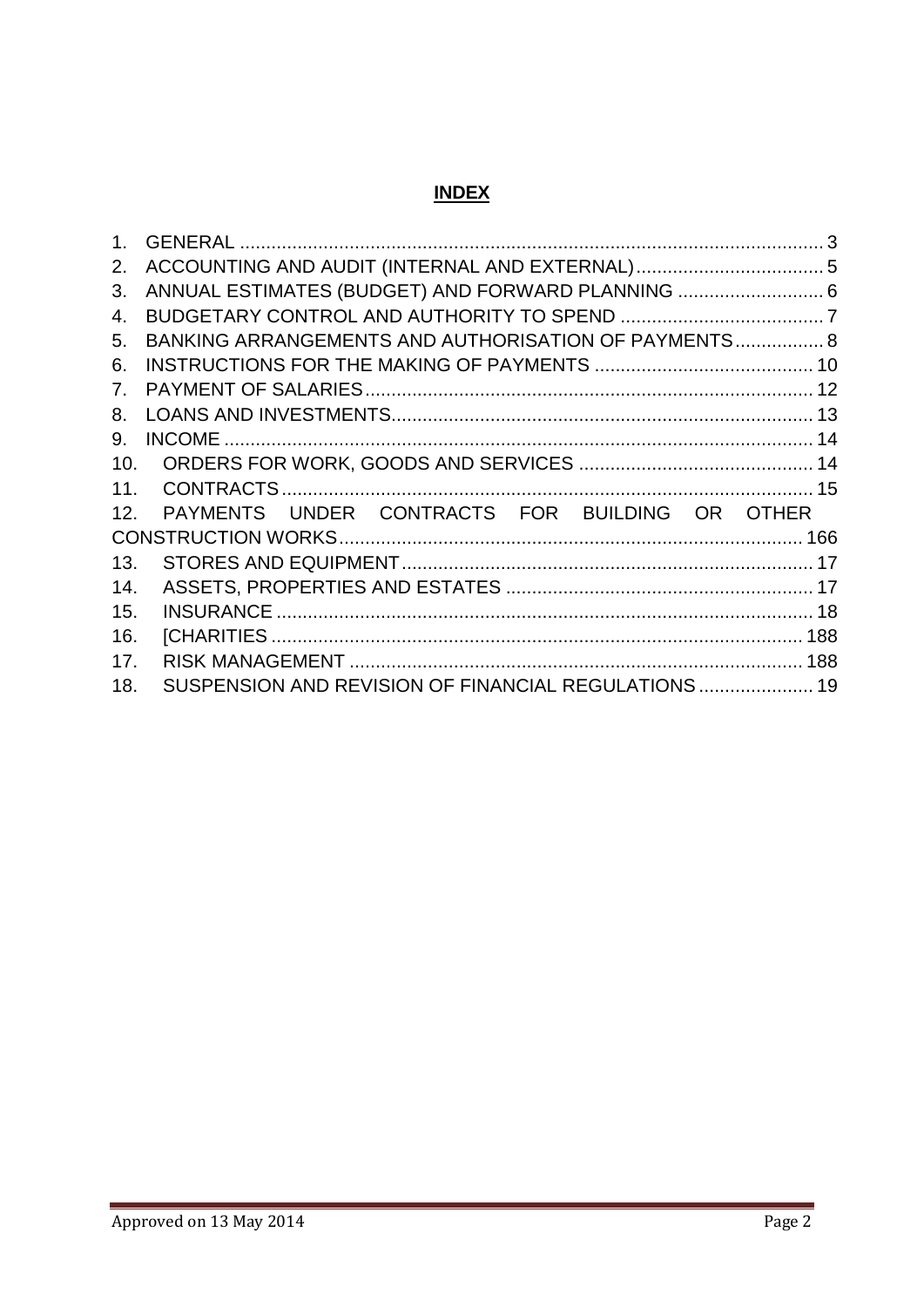These Financial Regulations were adopted by the Council at its Meeting held on [13 May 2014]

# <span id="page-2-0"></span>**1. GENERAL**

- 1.1. These financial regulations govern the conduct of financial management by the council and may only be amended or varied by resolution of the council. Financial regulations are one of the council's three governing policy documents providing procedural guidance for members and officers. Financial regulations must be observed in conjunction with the council's standing orders<sup>1</sup> and any individual financial regulations relating to contracts.
- 1.2. The council is responsible in law for ensuring that its financial management is adequate and effective and that the council has a sound system of internal control which facilitates the effective exercise of the council's functions, including arrangements for the management of risk.
- 1.3. The council's accounting control systems must include measures:
	- for the timely production of accounts;
	- that provide for the safe and efficient safeguarding of public money;
	- to prevent and detect inaccuracy and fraud; and
	- identifying the duties of officers.
- 1.4. These financial regulations demonstrate how the council meets these responsibilities and requirements.
- 1.5. At least once a year, prior to approving the Annual Governance Statement, the council must review the effectiveness of its system of internal control which shall be in accordance with proper practices.
- 1.6. A breach of these Regulations by an employee is gross misconduct.
- 1.7. Members of Council are expected to follow the instructions within these Regulations and not to entice employees to breach them. Failure to follow instructions within these Regulations brings the office of Councillor into disrepute.
- 1.8. The Responsible Financial Officer (RFO) holds a statutory office to be appointed by the council. The Clerk has been appointed as RFO for this council and these regulations will apply accordingly.
- 1.9. The RFO;
	- acts under the policy direction of the council;
	- administers the council's financial affairs in accordance with all Acts, Regulations and proper practices;
	- determines on behalf of the council its accounting records and accounting control systems;
	- ensures the accounting control systems are observed;

**<sup>.</sup>** Model standing orders for councils are available in Local Councils Explained © 2013 National Association of Local Councils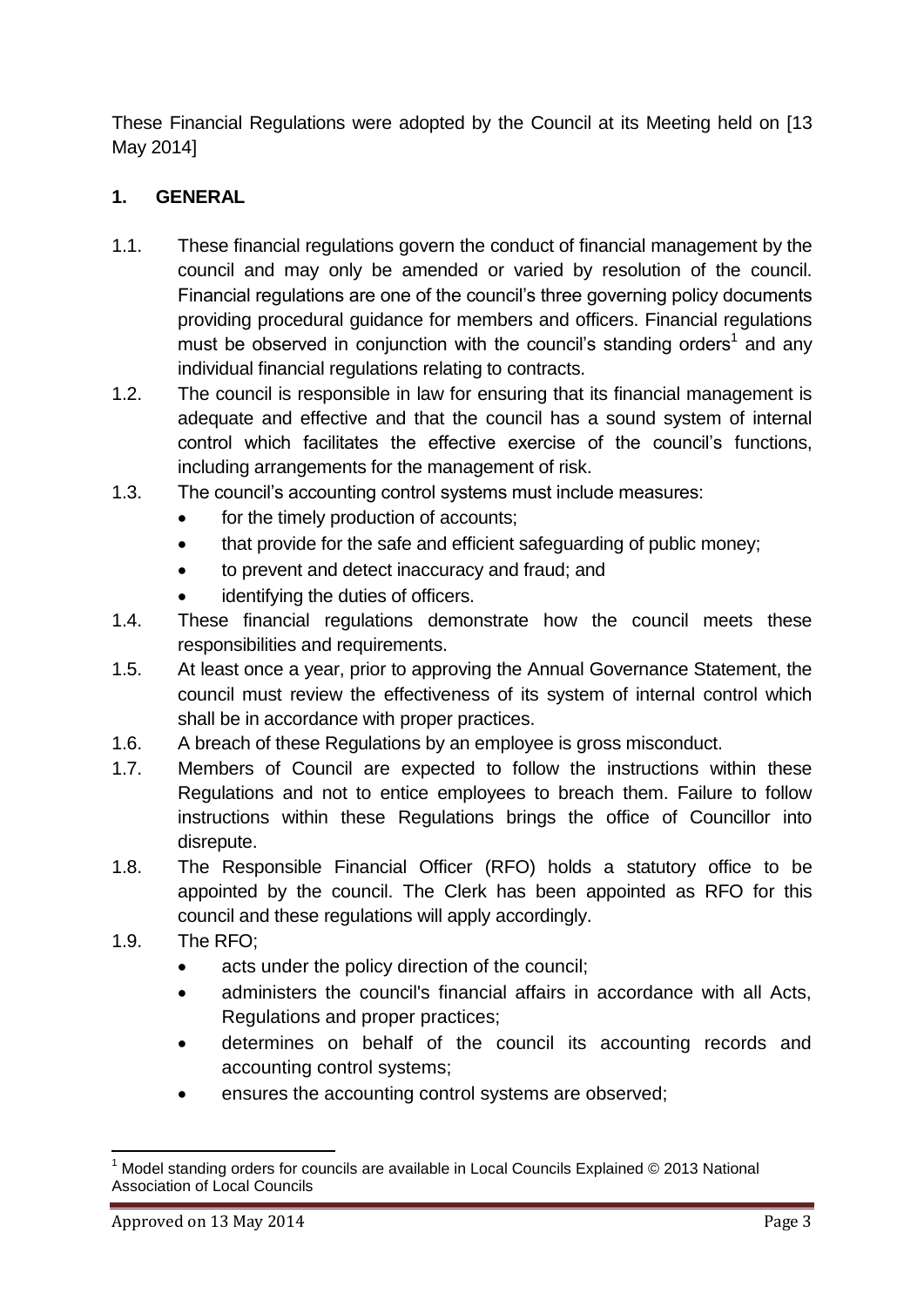- maintains the accounting records of the council up to date in accordance with proper practices;
- assists the council to secure economy, efficiency and effectiveness in the use of its resources; and
- produces financial management information as required by the council.
- 1.10. The accounting records determined by the RFO shall be sufficient to show and explain the council's transactions and to enable the RFO to ensure that any income and expenditure account and statement of balances, or record of receipts and payments and additional information, as the case may be, or management information prepared for the council from time to time comply with the Accounts and Audit Regulations<sup>2</sup>.
- 1.11. The accounting records determined by the RFO shall in particular contain:
	- entries from day to day of all sums of money received and expended by the council and the matters to which the income and expenditure or receipts and payments account relate;
	- a record of the assets and liabilities of the council; and
	- wherever relevant, a record of the council's income and expenditure in relation to claims made, or to be made, for any contribution, grant or subsidy.
- 1.12. The accounting control systems determined by the RFO shall include:
	- procedures to ensure that the financial transactions of the council are recorded as soon as reasonably practicable and as accurately and reasonably as possible;
	- procedures to enable the prevention and detection of inaccuracies and fraud and the ability to reconstruct any lost records;
	- identification of the duties of officers dealing with financial transactions and division of responsibilities of those officers in relation to significant transactions;
	- procedures to ensure that uncollectable amounts, including any bad debts are not submitted to the council for approval to be written off except with the approval of the RFO and that the approvals are shown in the accounting records; and
	- measures to ensure that risk is properly managed.
- 1.13. The council is not empowered by these Regulations or otherwise to delegate certain specified decisions. In particular any decision regarding:
	- setting the final budget or the precept (Council Tax Requirement);
	- approving accounting statements;
	- approving an annual governance statement;
	- borrowing;
	- writing off bad debts;

 2 In England - Accounts and Audit (England) Regulations 2011/817 In Wales - Accounts and Audit (Wales) Regulations 2005/368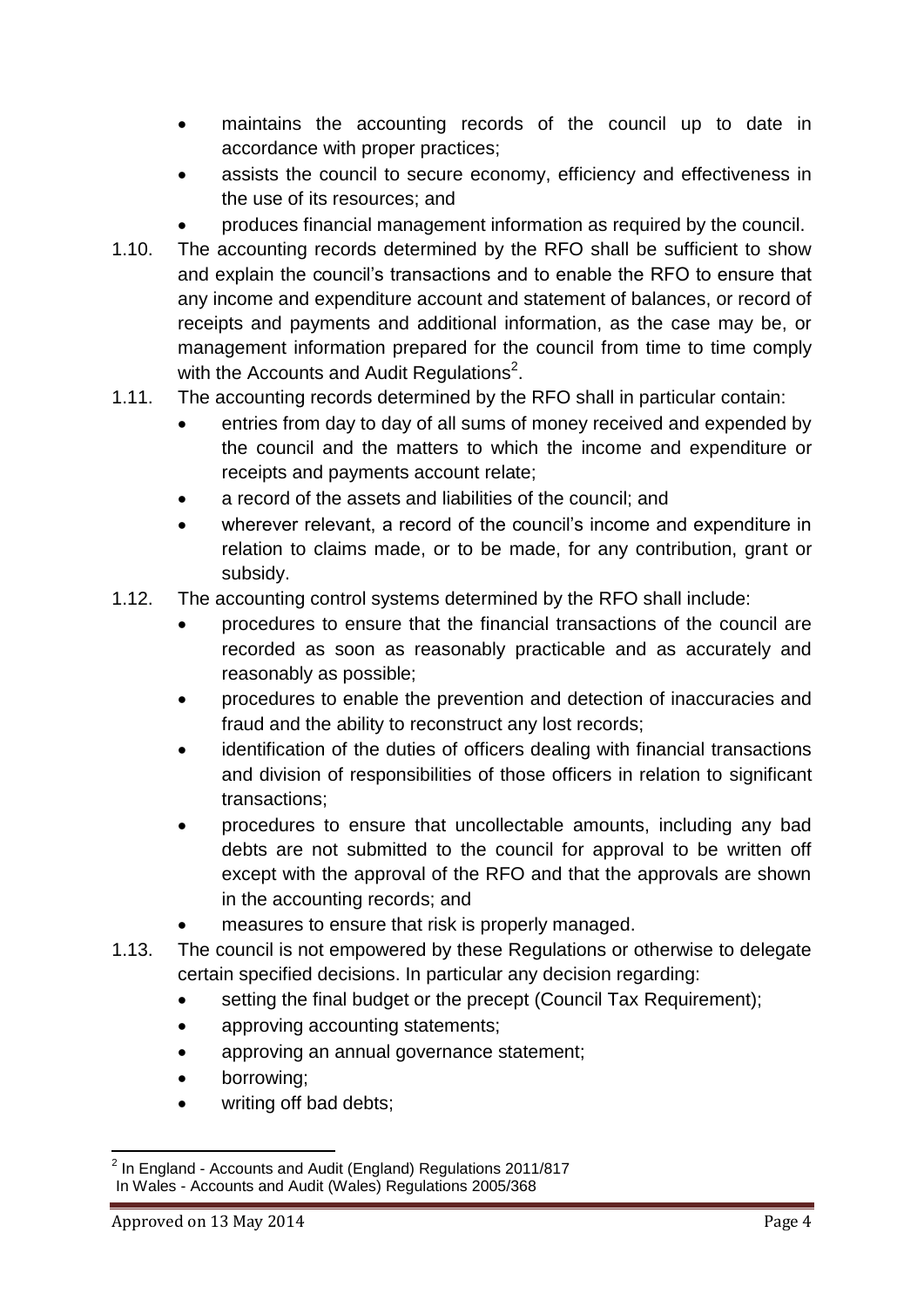- declaring eligibility for the power of well-being; and
- addressing recommendations in any report from the internal or external auditors, shall be a matter for the full council only.
- 1.14. In addition the council must:
	- determine and keep under regular review the bank mandate for all council bank accounts;
	- approve any grant or a single commitment in excess of £5,000; and
	- in respect of the annual salary for any employee have regard to recommendations about annual salaries of employees made by the relevant Committee in accordance with its terms of reference.
- 1.15. In these financial regulations, references to the Accounts and Audit Regulations or 'the regulations' shall mean the regulations issued under the provisions of section 27 of the Audit Commission Act 1998, or any superseding legislation, and then in force unless otherwise specified. In these financial regulations the term 'proper practice' or 'proper practices' shall refer to guidance issued in *Governance and Accountability for Local Councils– a Practitioners' Guide (England)* issued by the Joint Practitioners Advisory Group (JPAG), available from the websites of NALC and the

Society for Local Council Clerks (SLCC) or *Governance and Accountability for Local Councils in Wales - A Practitioners' Guide*, available from the websites of One Voice Wales (OVW) and SLCC as appropriate.

# <span id="page-4-0"></span>**2. ACCOUNTING AND AUDIT (INTERNAL AND EXTERNAL)**

- 2.1. All accounting procedures and financial records of the council shall be determined by the RFO in accordance with the Accounts and Audit Regulations, appropriate Guidance and proper practices.
- 2.2. On a regular basis, at least once in each quarter, and at each financial year end, a member other than the Chairman or a cheque signatory shall be appointed to verify bank reconciliations (for all accounts) produced by the RFO. The member shall sign the reconciliations and the original bank statements (or similar document) as evidence of verification. This activity shall on conclusion be reported, including any exceptions, to and noted by the council Policy, Finance and Publicity Committee.
- 2.3. The RFO shall complete the annual statement of accounts, annual report, and any related documents of the council contained in the Annual Return (as specified in proper practices) as soon as practicable after the end of the financial year and having certified the accounts shall submit them and report thereon to the council within the timescales set by the Accounts and Audit Regulations.
- 2.4. The council shall ensure that there is an adequate and effective system of internal audit of its accounting records, and of its system of internal control in accordance with proper practices. Any officer or member of the council shall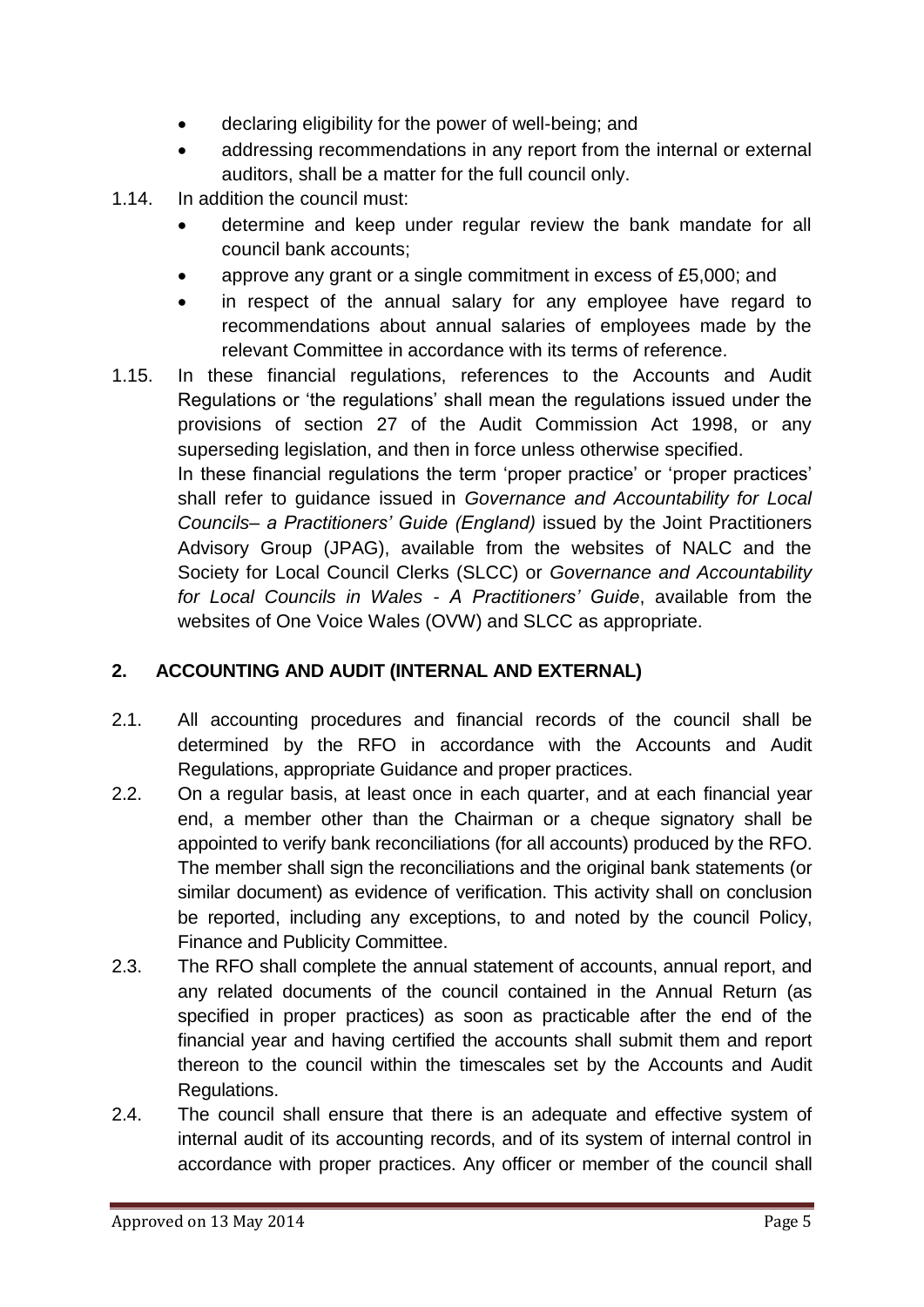make available such documents and records as appear to the council to be necessary for the purpose of the audit and shall, as directed by the council, supply the RFO, internal auditor, or external auditor with such information and explanation as the council considers necessary for that purpose.

- 2.5. The internal auditor shall be appointed by and shall carry out the work in relation to internal controls required by the council in accordance with proper practices.
- 2.6. The internal auditor shall:
	- be competent and independent of the financial operations of the council;
	- report to council in writing, or in person, on a regular basis with a minimum of one annual written report during each financial year;
	- to demonstrate competence, objectivity and independence, be free from any actual or perceived conflicts of interest, including those arising from family relationships; and
	- have no involvement in the financial decision making, management or control of the council.
- 2.7. Internal or external auditors may not under any circumstances:
	- perform any operational duties for the council;
	- initiate or approve accounting transactions; or
	- direct the activities of any council employee, except to the extent that such employees have been appropriately assigned to assist the internal auditor.
- 2.8. For the avoidance of doubt, in relation to internal audit the terms 'independent' and 'independence' shall have the same meaning as is described in proper practices.
- 2.9. The RFO shall make arrangements for the exercise of electors' rights in relation to the accounts including the opportunity to inspect the accounts, books, and vouchers and display or publish any notices and statements of account required by Audit Commission Act 1998, or any superseding legislation, and the Accounts and Audit Regulations.
- 2.10. The RFO shall, without undue delay, bring to the attention of all councillors any correspondence or report from internal or external auditors.

# <span id="page-5-0"></span>**3. ANNUAL ESTIMATES (BUDGET) AND FORWARD PLANNING**

- 3.1. Each committee shall review its three year forecast of revenue and capital receipts and payments. Having regard to the forecast, it shall thereafter formulate and submit proposals for the following financial year to the council not later than the end of November each year including any proposals for revising the forecast.
- 3.2. The RFO must each year, by no later than the end of December, prepare detailed estimates of all receipts and payments including the use of reserves and all sources of funding for the following financial year in the form of a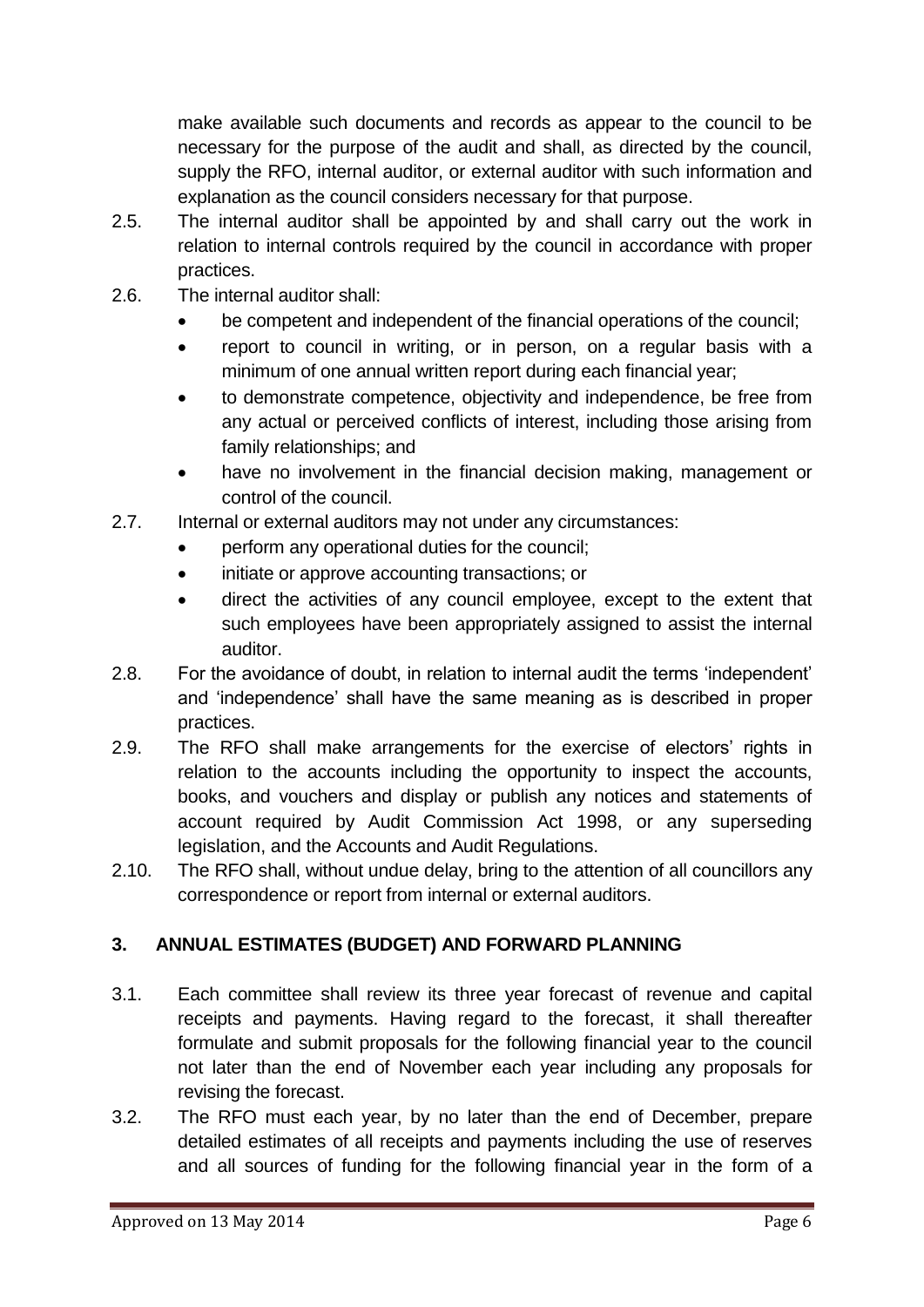budget to be considered by the policy, finance and publicity committee and the council.

- 3.3. The council shall consider annual budget proposals in relation to the council's three year forecast of revenue and capital receipts and payments including recommendations for the use of reserves and sources of funding and update the forecast accordingly.
- 3.4. The council shall fix the precept (council tax requirement), and relevant basic amount of council tax to be levied for the ensuing financial year not later than by the end of January each year. The RFO shall issue the precept to the billing authority and shall supply each member with a copy of the approved annual budget.
- 3.5. The approved annual budget shall form the basis of financial control for the ensuing year.

# <span id="page-6-0"></span>**4. BUDGETARY CONTROL AND AUTHORITY TO SPEND**

- 4.1. Expenditure on revenue items may be authorised up to the amounts included for that class of expenditure in the approved budget. This authority is to be determined by:
	- the council for all items over £5,000:
	- a duly delegated committee of the council for items over £500; or
	- the Clerk, in conjunction with Chairman of Council or Chairman of the appropriate committee, for any items below £500.

Such authority is to be evidenced by a Minute or by an authorisation slip duly signed by the Clerk, and where necessary also by the appropriate Chairman.

Contracts may not be disaggregated to avoid controls imposed by these regulations.

- 4.2. No expenditure may be authorised that will exceed the amount provided in the revenue budget for that class of expenditure other than by resolution of the council, or duly delegated committee. During the budget year and with the approval of council having considered fully the implications for public services, unspent and available amounts may be moved to other budget headings or to an earmarked reserve as appropriate ('virement').
- 4.3. Unspent provisions in the revenue or capital budgets for completed projects shall not be carried forward to a subsequent year.
- 4.4. The salary budgets are to be reviewed at least annually in October for the following financial year and such review shall be evidenced by a hard copy schedule signed by the Clerk and the Chairman of Council or relevant committee. The RFO will inform committees of any changes impacting on their budget requirement for the coming year in good time.
- 4.5. In cases of extreme risk to the delivery of council services, the clerk may authorise revenue expenditure on behalf of the council which in the clerk's judgement it is necessary to carry out. Such expenditure includes repair, replacement or other work, whether or not there is any budgetary provision for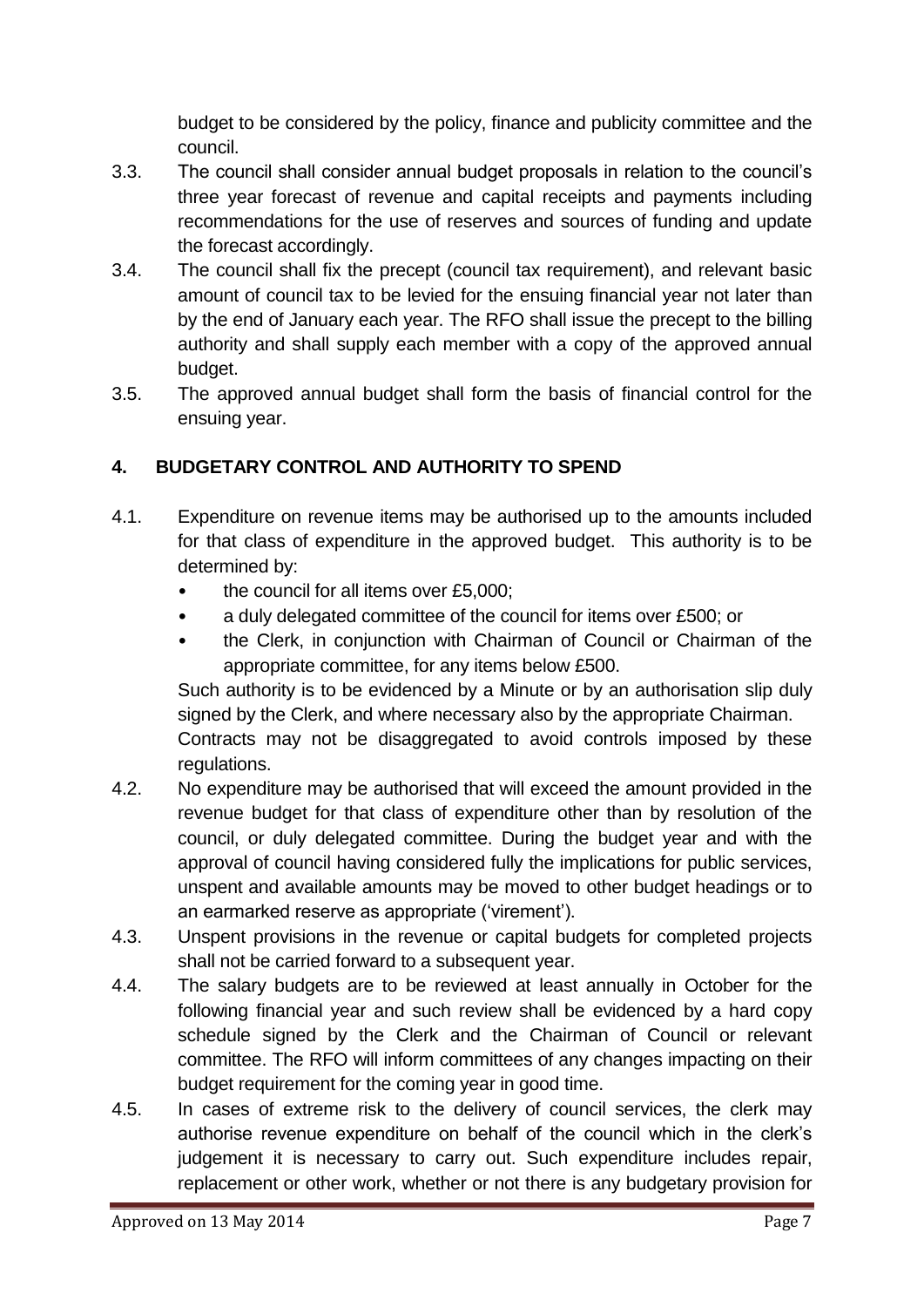the expenditure, subject to a limit of £2500. The Clerk shall report such action to the chairman as soon as possible and to the council as soon as practicable thereafter.

- 4.6. No expenditure shall be authorised in relation to any capital project and no contract entered into or tender accepted involving capital expenditure unless the council is satisfied that the necessary funds are available and the requisite borrowing approval has been obtained.
- 4.7. All capital works shall be administered in accordance with the council's standing orders and financial regulations relating to contracts.
- 4.8. The RFO shall regularly provide the council with a statement of receipts and payments to date under each head of the budgets, comparing actual expenditure to the appropriate date against that planned as shown in the budget. These statements are to be prepared at least at the end of each financial quarter and shall show explanations of material variances. For this purpose "material" shall be in excess of 15% of the budget.
- 4.9. Changes in earmarked reserves shall be approved by council as part of the budgetary control process.

# <span id="page-7-0"></span>**5. BANKING ARRANGEMENTS AND AUTHORISATION OF PAYMENTS**

- 5.1. The council's banking arrangements, including the bank mandate, shall be made by the RFO and approved by the council; banking arrangements may not be delegated to a committee. They shall be regularly reviewed for safety and efficiency. The council shall seek credit references in respect of members or employees who act as signatories.
- 5.2. The RFO shall prepare a schedule of payments requiring authorisation, forming part of the Agenda for the Meeting and, together with the relevant invoices, present the schedule to council or policy, finance and publicity committee. The council / committee shall review the schedule for compliance and, having satisfied itself shall authorise payment by a resolution of the council or policy, finance and publicity committee. The approved schedule shall be ruled off and initialled by the Chairman of the Meeting. A detailed list of all payments shall be disclosed within or as an attachment to the minutes of the meeting at which payment was authorised. Personal payments (including salaries, wages, expenses and any payment made in relation to the termination of a contract of employment) may be summarised to remove public access to any personal information.
- 5.3. All invoices for payment shall be examined, verified and certified by the RFO to confirm that the work, goods or services to which each invoice relates has been received, carried out, examined and represents expenditure previously approved by the council.
- 5.4. The RFO shall examine invoices for arithmetical accuracy and analyse them to the appropriate expenditure heading. The RFO shall take all steps to pay all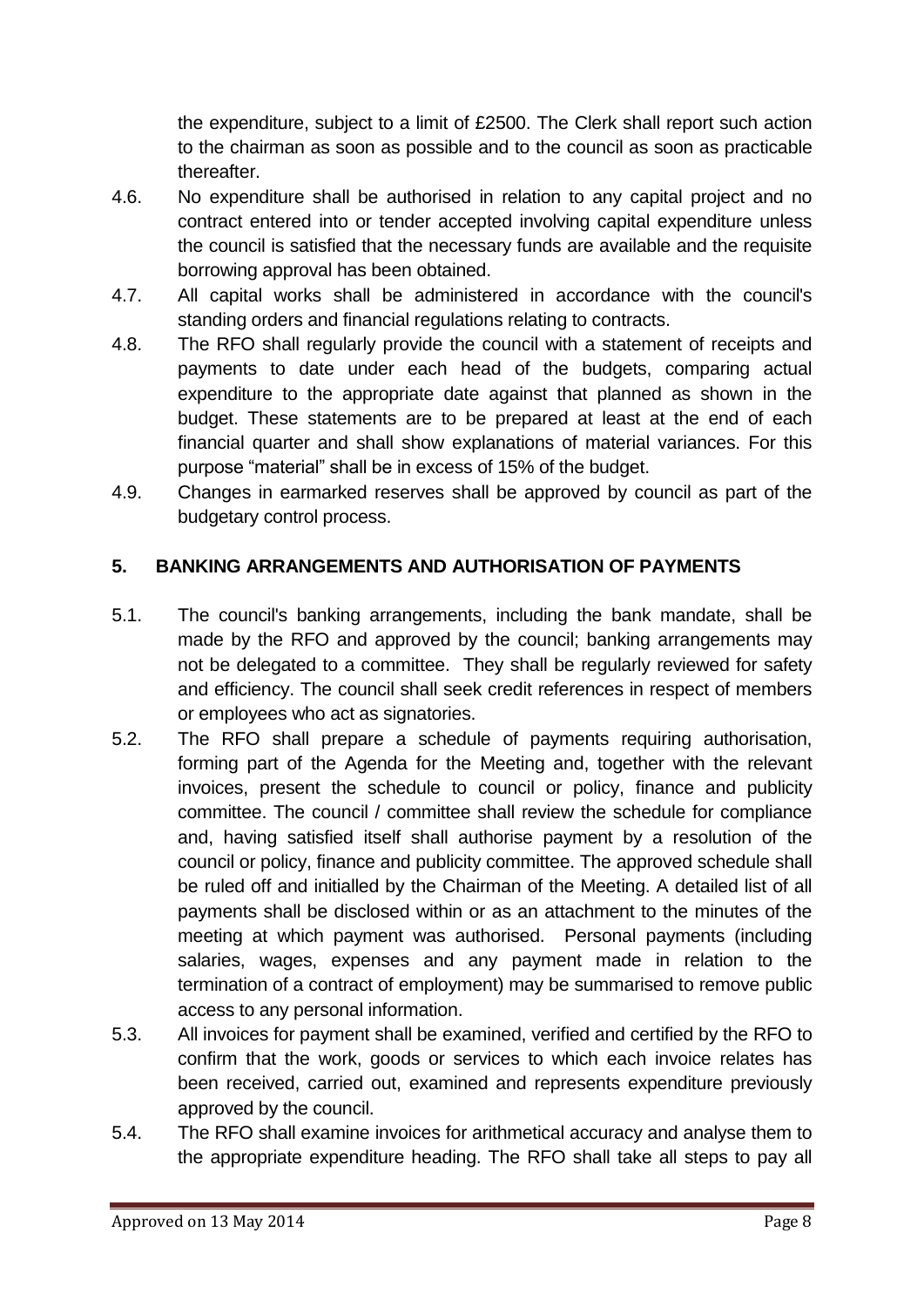invoices submitted, and which are in order, at the next available council or policy, finance and publicity committee meeting.

- 5.5. The Clerk / RFO shall have delegated authority to authorise the payment of items only in the following circumstances:
	- a) If a payment is necessary to avoid a charge to interest under the Late Payment of Commercial Debts (Interest) Act 1998, and the due date for payment is before the next scheduled Meeting of council, where the Clerk / RFO certify that there is no dispute or other reason to delay payment, provided that a list of such payments shall be submitted to the next appropriate meeting of council or policy, finance and publicity committee;
	- b) An expenditure item authorised under 5.6 below (continuing contracts and obligations) provided that a list of such payments shall be submitted to the next appropriate meeting of council or policy, finance and publicity committee; or
	- c) fund transfers within the councils banking arrangements up to the sum of £10,000, provided that a list of such payments shall be submitted to the next appropriate meeting of council or policy, finance and publicity committee.
- 5.6. For each financial year the Clerk / RFO shall draw up a list of due payments which arise on a regular basis as the result of a continuing contract, statutory duty, or obligation (such as but not exclusively, Salaries, PAYE and NI, Superannuation Fund and regular maintenance contracts and the like for which council, or policy, finance and publicity committee, may authorise payment for the year provided that the requirements of regulation 4.1 (Budgetary Controls) are adhered to, provided also that a list of such payments shall be submitted to the next appropriate meeting of council or policy, finance and publicity committee.
- 5.7. A record of regular payments made under 5.6 above shall be drawn up and be signed by two members on each and every occasion when payment is authorised - thus controlling the risk of duplicated payments being authorised and / or made.
- 5.8. In respect of grants a duly authorised committee shall approve expenditure within any limits set by council and in accordance with any Policy statement approved by council. Any Revenue or Capital Grant in excess of £5,000 shall before payment, be subject to ratification by resolution of the council.
- 5.9. Members are subject to the Code of Conduct that has been adopted by the council and shall comply with the Code and Standing Orders when a decision to authorise or instruct payment is made in respect of a matter in which they have a disclosable pecuniary or other interest, unless a dispensation has been granted.
- 5.10. The council will aim to rotate the duties of members in these Regulations so that onerous duties are shared out as evenly as possible over time.
- 5.11. Any changes in the recorded details of suppliers, such as bank account records, shall be approved in writing by a Member.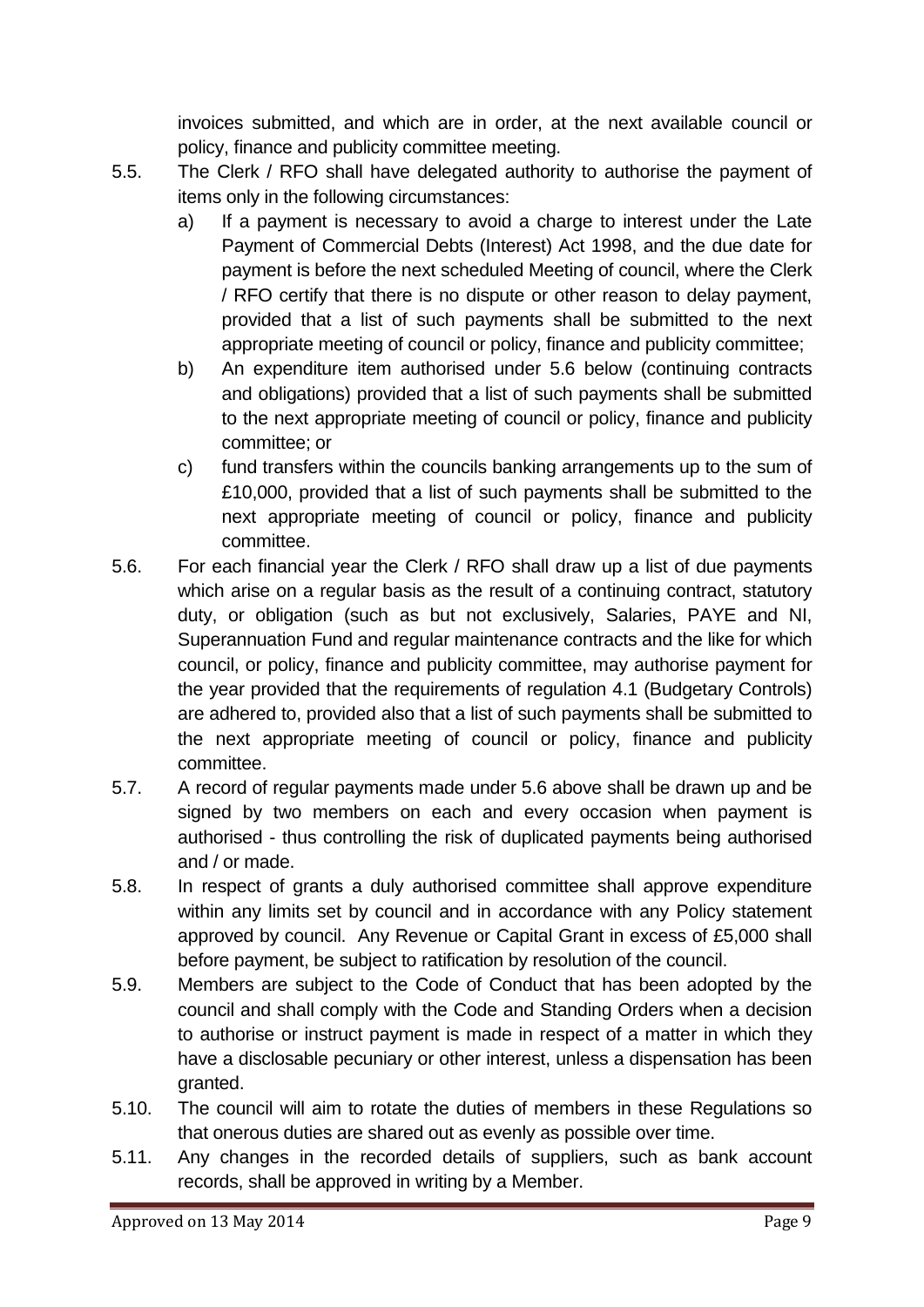#### <span id="page-9-0"></span>**6. INSTRUCTIONS FOR THE MAKING OF PAYMENTS**

- 6.1. The council will make safe and efficient arrangements for the making of its payments.
- 6.2. Following authorisation under Financial Regulation 5 above, the council, a duly delegated committee or, if so delegated, the Clerk or RFO shall give instruction that a payment shall be made.
- 6.3. All payments shall be effected by cheque or other instructions to the council's bankers, or otherwise, in accordance with a resolution of Council or policy, finance and publicity committee.
- 6.4. Cheques or orders for payment drawn on the bank account in accordance with the schedule as presented to council or committee shall be signed by two members of council, and countersigned by the Clerk, in accordance with a resolution instructing that payment. If a member who is also a bank signatory has declared a disclosable pecuniary interest, or has any other interest, in the matter in respect of which the payment is being made, that Councillor shall be required to consider Standing Orders, and thereby determine whether it is appropriate and / or permissible to be a signatory to the transaction in question.
- 6.5. To indicate agreement of the details shown on the cheque or order for payment with the counterfoil and the invoice or similar documentation, the signatories shall each also initial the cheque counterfoil.
- 6.6. Cheques or orders for payment shall not normally be presented for signature other than at a council or committee meeting (including immediately before or after such a meeting). Any signatures obtained away from such meetings shall be reported to the council or policy, finance and publicity committee at the next convenient meeting.
- 6.7. If thought appropriate by the council, payment for utility supplies (energy, telephone and water) and any National Non-Domestic Rates may be made by variable Direct Debit provided that the instructions are signed by two members and any payments are reported to council as made. The approval of the use of a variable Direct Debit shall be renewed by resolution of the council at least every two years.
- 6.8. If thought appropriate by the council, payment for certain items (principally Salaries) may be made by Banker's Standing Order provided that the instructions are signed, or otherwise evidenced by two members are retained and any payments are reported to council as made. The approval of the use of a Banker's Standing Order shall be renewed by resolution of the council at least every two years.
- 6.9. If thought appropriate by the council, payment for certain items may be made by BACS or CHAPS methods provided that the instructions for each payment are signed, or otherwise evidenced, by two authorised bank signatories are retained and any payments are reported to council as made. The approval of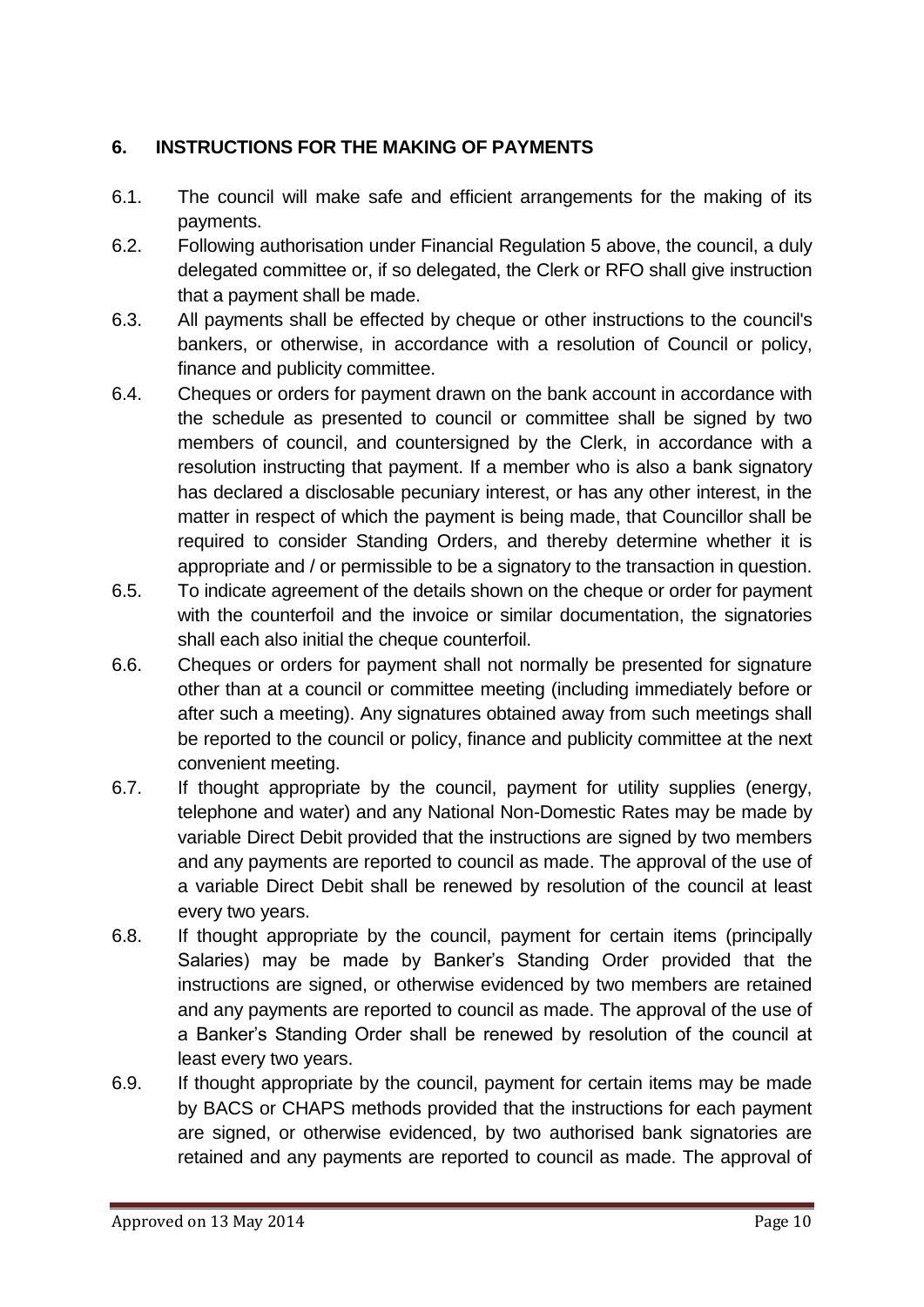the use of BACS or CHAPS shall be renewed by resolution of the council at least every two years.

- 6.10. If thought appropriate by the council payment for certain items may be made by internet banking transfer provided evidence is retained showing which members approved the payment.
- 6.11. Where a computer requires use of a personal identification number (PIN) or other password(s), for access to the council's records on that computer, a note shall be made of the PIN and Passwords and shall be handed to and retained by the Chairman of Council in a sealed dated envelope. This envelope may not be opened other than in the presence of two other councillors. After the envelope has been opened, in any circumstances, the PIN and / or passwords shall be changed as soon as practicable. The fact that the sealed envelope has been opened, in whatever circumstances, shall be reported to all members immediately and formally to the next available meeting of the council. This will not be required for a member's personal computer used only for remote authorisation of bank payments.
- 6.12. No employee or councillor shall disclose any PIN or password, relevant to the working of the council or its bank accounts, to any person not authorised in writing by the council or a duly delegated committee.
- 6.13. Regular back-up copies of the records on any computer shall be made and shall be stored securely away from the computer in question, and preferably off site.
- 6.14. The council, and any members using computers for the council's financial business, shall ensure that anti-virus, anti-spyware and firewall, software with automatic updates, together with a high level of security, is used.
- 6.15. Where internet banking arrangements are made with any bank, the Clerk / RFO shall be appointed as the Service Administrator. The Bank Mandate approved by the council shall identify a number of councillors who will be authorised to approve transactions on those accounts. The bank mandate will state clearly the amounts of payments that can be instructed by the use of the Service Administrator alone, or by the Service Administrator with a stated number of approvals.
- 6.16. Access to any internet banking accounts will be directly to the access page (which may be saved under "favourites"), and not through a search engine or e-mail link. Remembered or saved passwords facilities must not be used on any computer used for council banking work. Breach of this Regulation will be treated as a very serious matter under these regulations.
- 6.17. Changes to account details for suppliers, which are used for internet banking may only be changed on written hard copy notification by the supplier and supported by hard copy authority for change signed by two of the Clerk / RFO, a member. A programme of regular checks of standing data with suppliers will be followed.
- 6.18. Any Debit Card issued for use will be specifically restricted to the Clerk and the RFO and will also be restricted to a single transaction maximum value of £500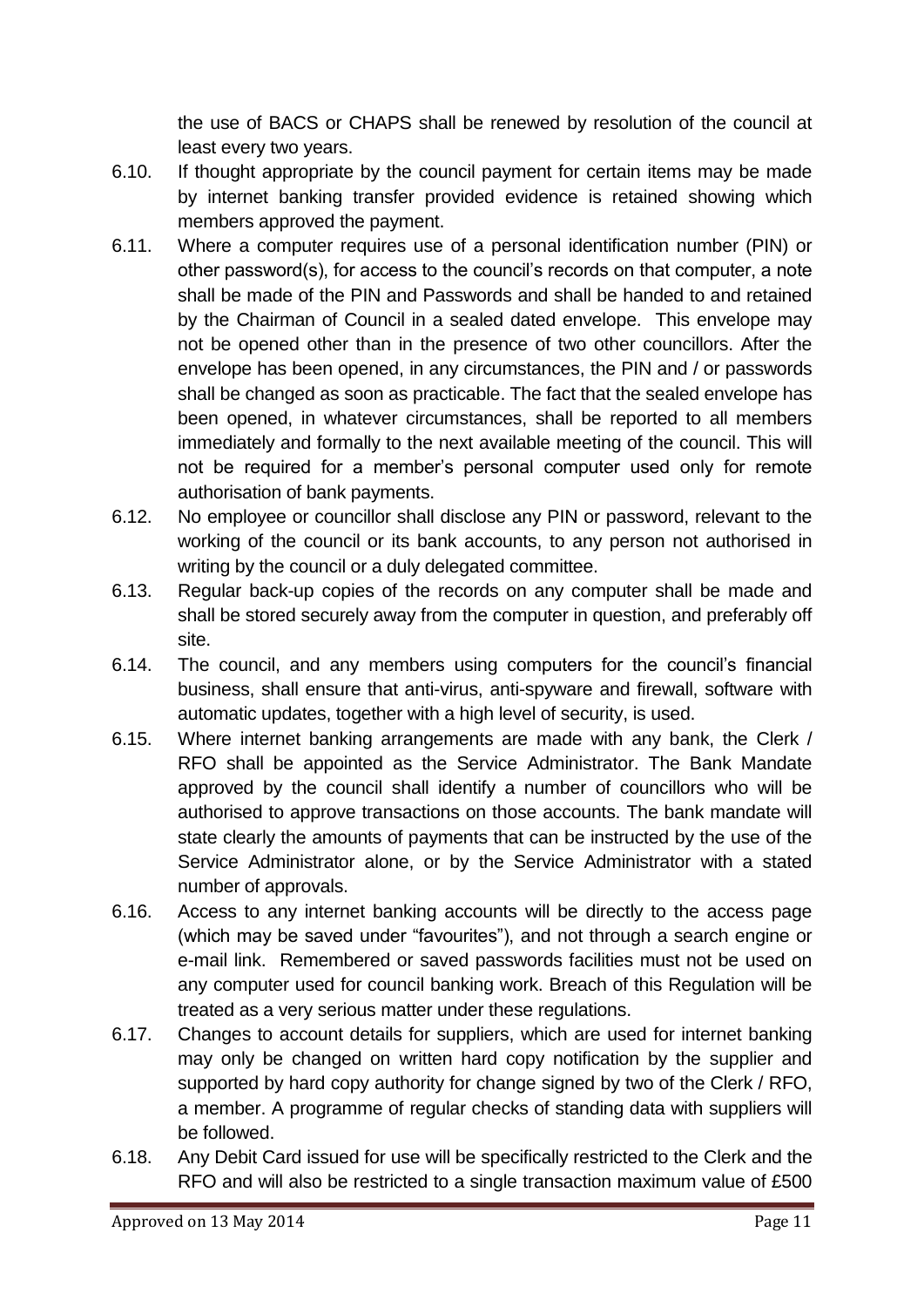unless authorised by council or finance committee in writing before any order is placed.

- 6.19. A pre-paid debit card may be issued to employees with varying limits. These limits will be set by the council policy, finance and publicity committee. Transactions and purchases made will be reported to the council or policy, finance and publicity committee and authority for topping-up shall be at the discretion of the council or policy, finance and publicity committee.
- 6.20. Any corporate credit card or trade card account opened by the council will be specifically restricted to use by the Clerk / RFO and shall be subject to automatic payment in full at each month-end. Personal credit or debit cards of members or staff shall not be used under any circumstances.
- 6.21. The RFO may provide petty cash to officers for the purpose of defraying operational and other expenses. Vouchers for payments made shall be forwarded to the RFO with a claim for reimbursement.
	- a) The RFO shall maintain as petty cash float of £250 for the purpose of defraying operational and other expenses. Vouchers for payments made from petty cash shall be kept to substantiate the payment.
	- b) Income received must not be paid into the petty cash float but must be separately banked, as provided elsewhere in these regulations.
	- c) Payments to maintain the petty cash float shall be shown separately on the schedule of payments presented to council under 5.2 above.

# <span id="page-11-0"></span>**7. PAYMENT OF SALARIES**

- 7.1. As an employer, the council shall make arrangements to meet fully the statutory requirements placed on all employers by PAYE and National Insurance legislation. The payment of all salaries shall be made in accordance with payroll records and the rules of PAYE and National Insurance currently operating, and salary rates shall be as agreed by council, or duly delegated committee.
- 7.2. Payment of salaries and payment of deductions from salary such as may be required to be made for tax, national insurance and pension contributions, or similar statutory or discretionary deductions must be made in accordance with the payroll records and on the appropriate dates stipulated in employment contracts, provided that each payment is reported to the next available council meeting, as set out in these regulations above.
- 7.3. No changes shall be made to any employee's pay, emoluments, or terms and conditions of employment without the prior consent of the council or policy, finance and publicity committee.
- 7.4. Each and every payment to employees of net salary and to the appropriate creditor of the statutory and discretionary deductions shall be recorded in a separate confidential record (confidential cash book). This confidential record is not open to inspection or review (under the Freedom of Information Act 2000 or otherwise) other than: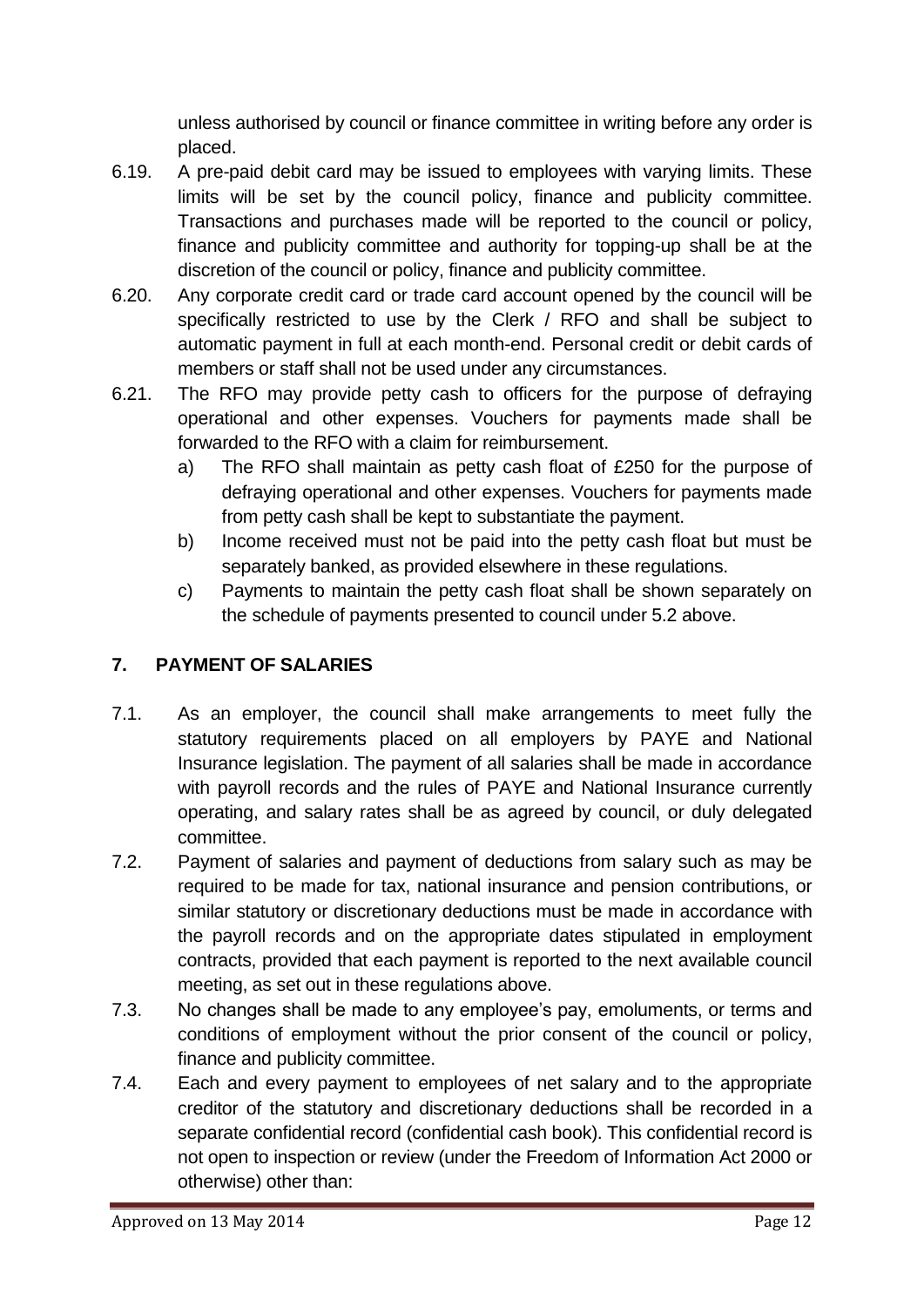- a) by any councillor who can demonstrate a need to know;
- b) by the internal auditor;
- c) by the external auditor; or
- d) by any person authorised under Audit Commission Act 1998, or any superseding legislation.
- 7.5. The total of such payments in each calendar month shall be reported with all other payments as made as may be required under these Financial Regulations, to ensure that only payments due for the period have actually been paid.
- 7.6. An effective system of personal performance management should be maintained for the senior officers.
- 7.7. Any termination payments shall be supported by a clear business case and reported to the council. Termination payments shall only be authorised by council.
- 7.8. Before employing interim staff the council must consider a full business case.

# <span id="page-12-0"></span>**8. LOANS AND INVESTMENTS**

- 8.1. All borrowings shall be effected in the name of the council, after obtaining any necessary borrowing approval. Any application for borrowing approval shall be approved by Council as to terms and purpose. The application for Borrowing Approval, and subsequent arrangements for the Loan shall only be approved by full council.
- 8.2. Any financial arrangement which does not require formal Borrowing Approval from the Secretary of State/Welsh Assembly Government (such as Hire Purchase or Leasing of tangible assets) shall be subject to approval by the full council. In each case a report in writing shall be provided to council in respect of value for money for the proposed transaction.
- 8.3. The council will arrange with the council's Banks and Investment providers for the sending of a copy of each statement of account to the Chairman of the council at the same time as one is issued to the Clerk / RFO.
- 8.4. All loans and investments shall be negotiated in the name of the Council and shall be for a set period in accordance with council policy.
- 8.5. The council shall consider the need for an Investment Strategy and Policy which, if drawn up, shall be in accordance with relevant regulations, proper practices and guidance. Any Strategy and Policy shall be reviewed by the council at least annually.
- 8.6. All investments of money under the control of the council shall be in the name of the council.
- 8.7. All investment certificates and other documents relating thereto shall be retained in the custody of the RFO.
- 8.8. Payments in respect of short term or long term investments, including transfers between bank accounts held in the same bank, or branch, shall be made in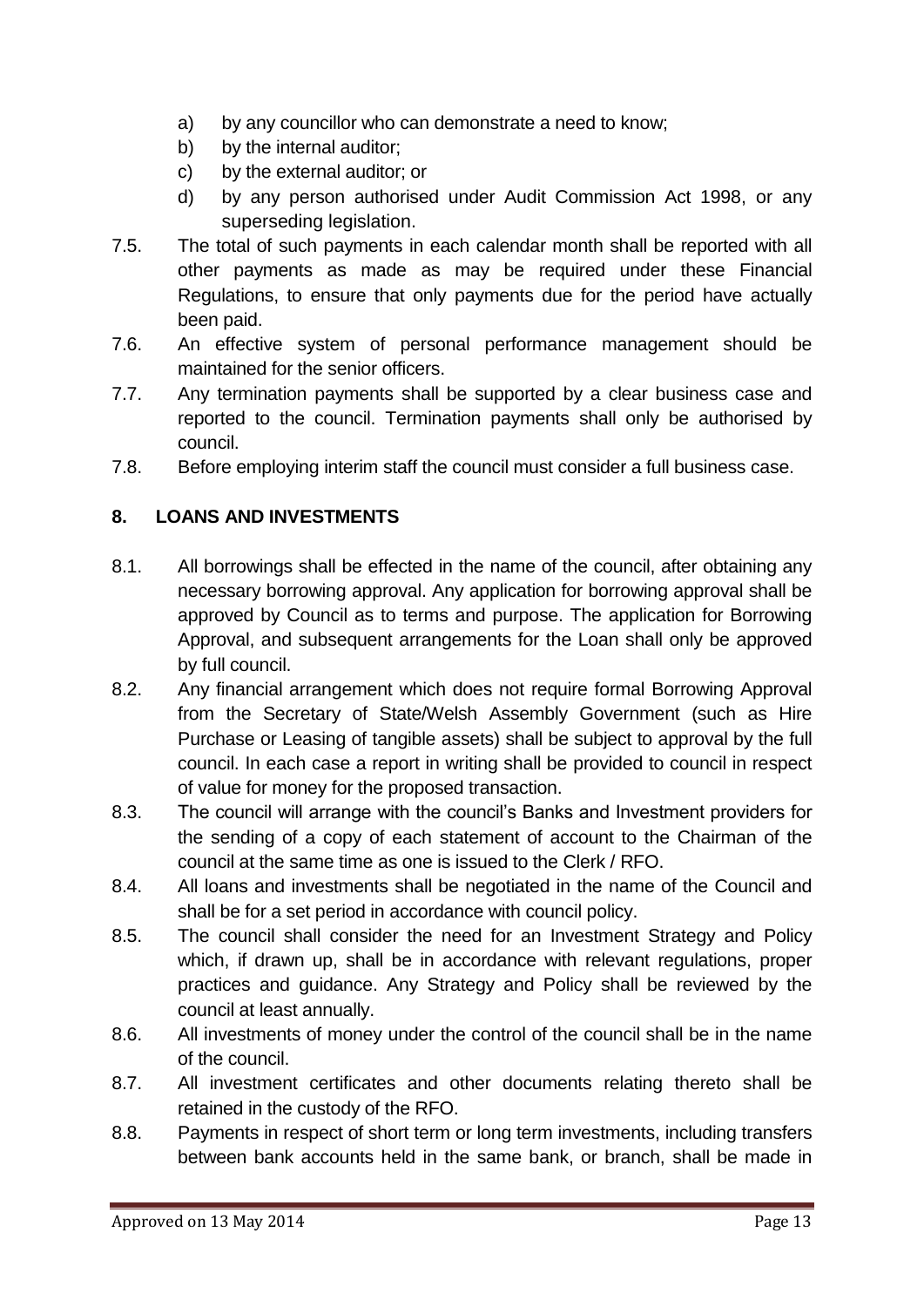accordance with Regulation 5 (Authorisation of payments) and Regulation 6 (Instructions for payments).

#### <span id="page-13-0"></span>**9. INCOME**

- 9.1. The collection of all sums due to the council shall be the responsibility of and under the supervision of the RFO.
- 9.2. Particulars of all charges to be made for work done, services rendered or goods supplied shall be agreed annually by the council, notified to the RFO and the RFO shall be responsible for the collection of all accounts due to the council.
- 9.3. The council will review all fees and charges at least annually, following a report of the Clerk.
- 9.4. Any sums found to be irrecoverable and any bad debts shall be reported to the council and shall be written off in the year.
- 9.5. All sums received on behalf of the council shall be banked intact as directed by the RFO. In all cases, all receipts shall be deposited with the council's bankers with such frequency as the RFO considers necessary.
- 9.6. The origin of each receipt shall be entered on the paying-in slip.
- 9.7. Personal cheques shall not be cashed out of money held on behalf of the council.
- 9.8. The RFO shall promptly complete any VAT Return that is required. Any repayment claim due in accordance with VAT Act 1994 section 33 shall be made at least annually coinciding with the financial year end.
- 9.9. Where any significant sums of cash are regularly received by the council, the RFO shall take such steps as are agreed by the council to ensure that more than one person is present when the cash is counted in the first instance, that there is a reconciliation to some form of control such as ticket issues, and that appropriate care is taken in the security and safety of individuals banking such cash.
- 9.10. Any income arising which is the property of a charitable trust shall be paid into a charitable bank account. Instructions for the payment of funds due from the charitable trust to the council (to meet expenditure already incurred by the authority) will be given by the Managing Trustees of the charity meeting separately from any council meeting (see also Regulation 16 below).

# <span id="page-13-1"></span>**10. ORDERS FOR WORK, GOODS AND SERVICES**

- 10.1. An official order or letter shall be issued for all work, goods and services unless a formal contract is to be prepared or an official order would be inappropriate. Copies of orders shall be retained.
- 10.2. Order books shall be controlled by the RFO.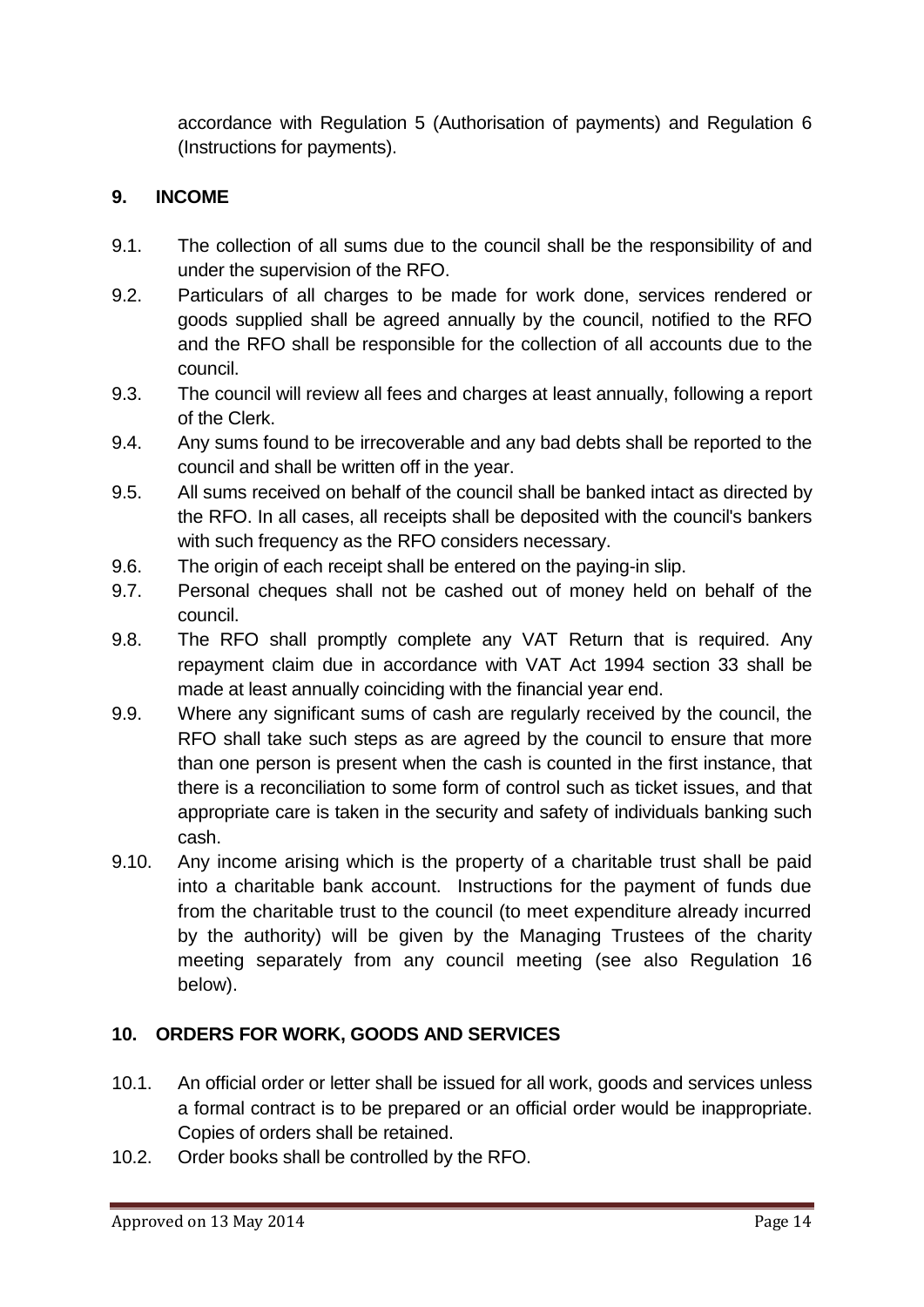- 10.3. All members and Officers are responsible for obtaining value for money at all times. An officer issuing an official order shall ensure as far as reasonable and practicable that the best available terms are obtained in respect of each transaction, usually by obtaining three or more quotations or estimates from appropriate suppliers, subject to any *de minimis* provisions in Regulation 11 (I) below.
- 10.4. A member may not issue an official order or make any contract on behalf of the council.
- 10.5. The RFO shall verify the lawful nature of any proposed purchase before the issue of any order, and in the case of new or infrequent purchases or payments, the RFO shall ensure that the statutory authority shall be reported to the meeting at which the order is approved so that the Minutes can record the power being used.

#### <span id="page-14-0"></span>**11. CONTRACTS**

- 11.1. Procedures as to contracts are laid down as follows:
	- a. Every contract shall comply with these financial regulations, and no exceptions shall be made otherwise than in an emergency provided that this regulation need not apply to contracts which relate to items (i) to (vi) below:
		- i. for the supply of gas, electricity, water, sewerage and telephone services;
		- ii. for specialist services such as are provided by solicitors, accountants, surveyors and planning consultants;
		- iii. for work to be executed or goods or materials to be supplied which consist of repairs to or parts for existing machinery or equipment or plant;
		- iv. for work to be executed or goods or materials to be supplied which constitute an extension of an existing contract by the Council;
		- v. for additional audit work of the external Auditor up to an estimated value of £500 (in excess of this sum the Clerk and RFO shall act after consultation with the Chairman and Vice Chairman of council); and
		- vi. for goods or materials proposed to be purchased which are proprietary articles and / or are only sold at a fixed price.
	- b. Where it is intended to enter into a contract exceeding £50,000 in value for the supply of goods or materials or for the execution of works or specialist services other than such goods, materials, works or specialist services as are excepted as set out in paragraph (a) the Clerk shall invite tenders from at least three firms to be taken from the appropriate approved list.
	- c. When applications are made to waive financial regulations relating to contracts to enable a price to be negotiated without competition the reason shall be embodied in a recommendation to the council.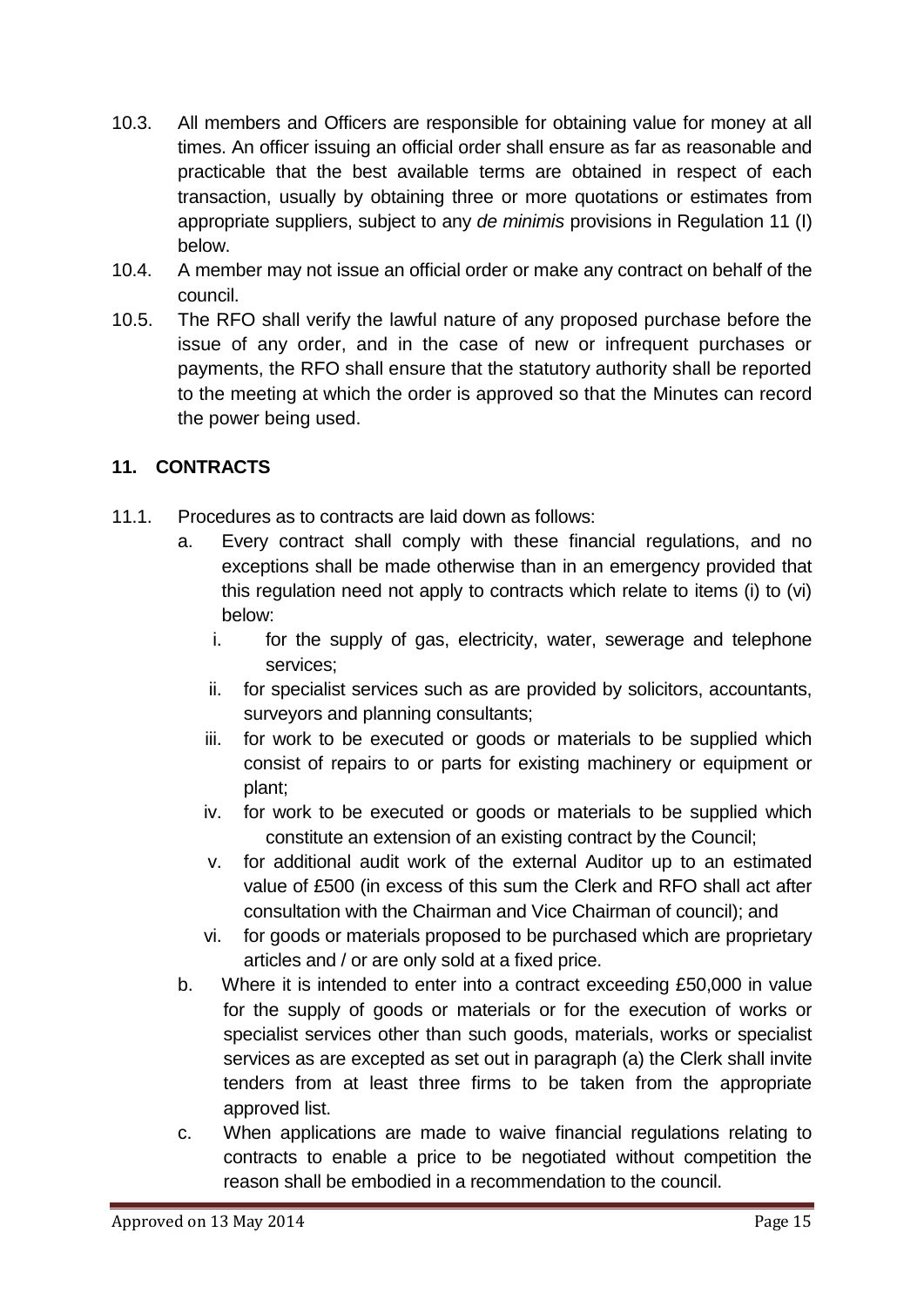- d. Such invitation to tender shall state the general nature of the intended contract and the Clerk shall obtain the necessary technical assistance to prepare a specification in appropriate cases. The invitation shall in addition state that tenders must be addressed to the Clerk in the ordinary course of post. Each tendering firm shall be supplied with a specifically marked envelope in which the tender is to be sealed and remain sealed until the prescribed date for opening tenders for that contract.
- e. All sealed tenders shall be opened at the same time on the prescribed date by the Clerk in the presence of at least one member of council.
- f. If less than three tenders are received for contracts above £50,000 or if all the tenders are identical the council may make such arrangements as it thinks fit for procuring the goods or materials or executing the works.
- g. Any invitation to tender issued under this regulation shall be subject to Standing Order,  $330(b)$  & (c) and shall refer to the terms of the Bribery Act 2010.
- h. When it is to enter into a contract of less than £50,000 in value for the supply of goods or materials or for the execution of works or specialist services other than such goods, materials, works or specialist services as are excepted as set out in paragraph (a) the Clerk or RFO shall obtain 3 quotations (priced descriptions of the proposed supply); where the value is below £3,000 and above £100 the Clerk or RFO shall strive to obtain 3 estimates. Otherwise, Regulation 10 (3) above shall apply.
	- i. The council shall not be obliged to accept the lowest or any tender, quote or estimate.
	- j. Should it occur that the council, or duly delegated committee, does not accept any tender, quote or estimate, the work is not allocated and the council requires further pricing, provided that the specification does not change, no person shall be permitted to submit a later tender, estimate or quote who was present when the original decision making process was being undertaken.
	- k. The European Union Procurement Directive shall apply and the terms of the Public Contracts Regulations 2006 and the Utilities Contracts Regulations 2006 including thresholds shall be followed.

# <span id="page-15-0"></span>**12. PAYMENTS UNDER CONTRACTS FOR BUILDING OR OTHER CONSTRUCTION WORKS**

12.1. Payments on account of the contract sum shall be made within the time specified in the contract by the RFO upon authorised certificates of the

 3 Based on NALC's model standing order 18d in Local Councils Explained © 2013 National Association of Local Councils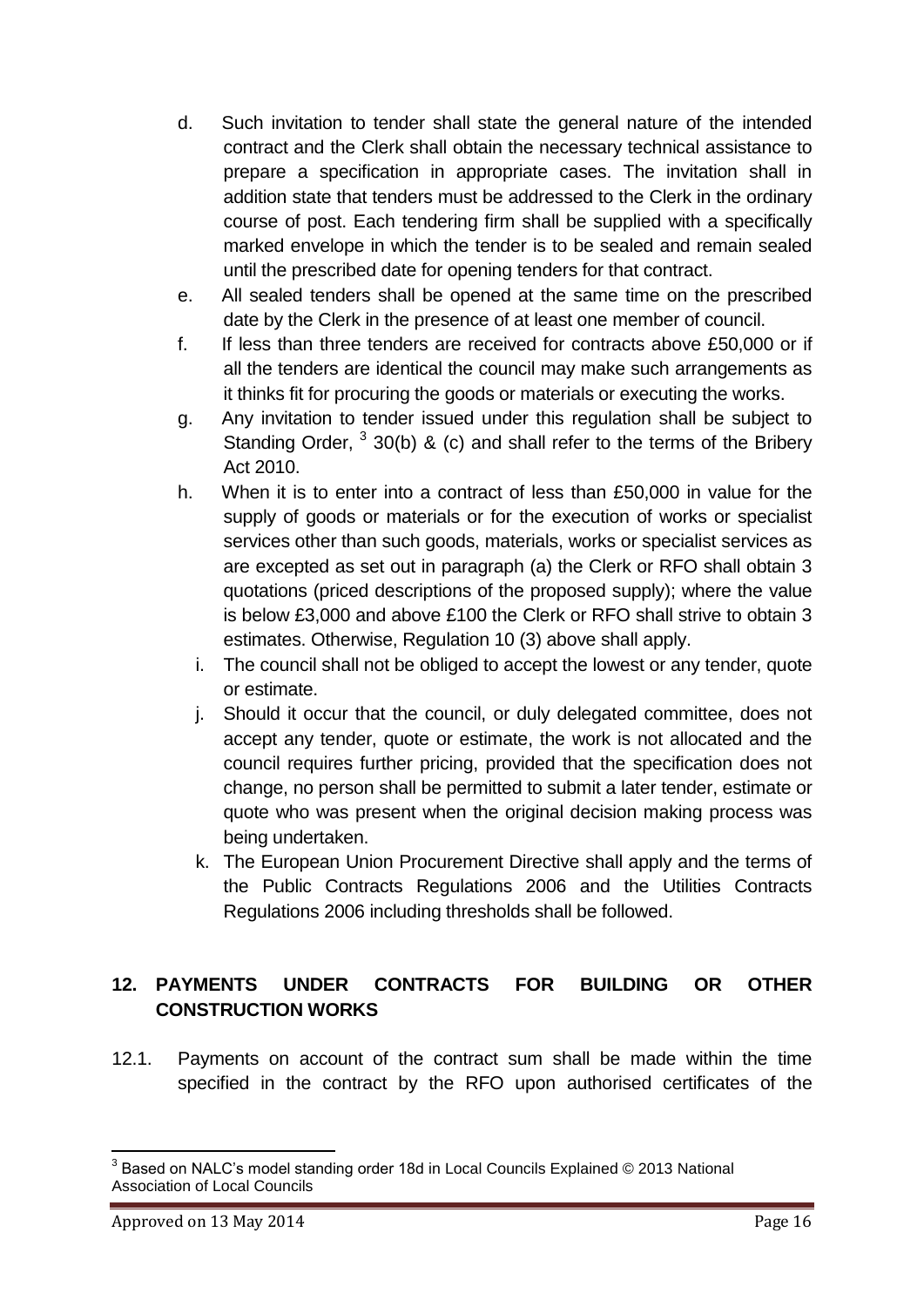architect or other consultants engaged to supervise the contract (subject to any percentage withholding as may be agreed in the particular contract).

- 12.2. Where contracts provide for payment by instalments the RFO shall maintain a record of all such payments. In any case where it is estimated that the total cost of work carried out under a contract, excluding agreed variations, will exceed the contract sum of 5% or more a report shall be submitted to the council.
- 12.3. Any variation to a contract or addition to or omission from a contract must be approved by the council and Clerk to the contractor in writing, the council being informed where the final cost is likely to exceed the financial provision.

# <span id="page-16-0"></span>**13. STORES AND EQUIPMENT**

- 13.1. The officer in charge of each section shall be responsible for the care and custody of stores and equipment in that section.
- 13.2. Delivery Notes shall be obtained in respect of all goods received into store or otherwise delivered and goods must be checked as to order and quality at the time delivery is made.
- 13.3. Stocks shall be kept at the minimum levels consistent with operational requirements.
- 13.4. The RFO shall be responsible for periodic checks of stocks and stores at least annually.

# <span id="page-16-1"></span>**14. ASSETS, PROPERTIES AND ESTATES**

- 14.1. The Clerk shall make appropriate arrangements for the custody of all title deeds and Land Registry Certificates of properties held by the council. The RFO shall ensure a record is maintained of all properties held by the council, recording the location, extent, plan, reference, purchase details, nature of the interest, tenancies granted, rents payable and purpose for which held in accordance with Accounts and Audit Regulations.
- 14.2. No tangible moveable property shall be purchased or otherwise acquired, sold, leased or otherwise disposed of, without the authority of the council, together with any other consents required by law, save where the estimated value of any one item of tangible movable property does not exceed £250.
- 14.3. No real property (interests in land) shall be sold, leased or otherwise disposed of without the authority of the council, together with any other consents required by law, In each case a Report in writing shall be provided to council in respect of valuation and surveyed condition of the property (including matters such as planning permissions and covenants) together with a proper business case (including an adequate level of consultation with the electorate).
- 14.4. No real property (interests in land) shall be purchased or acquired without the authority of the full council. In each case a Report in writing shall be provided to council in respect of valuation and surveyed condition of the property (including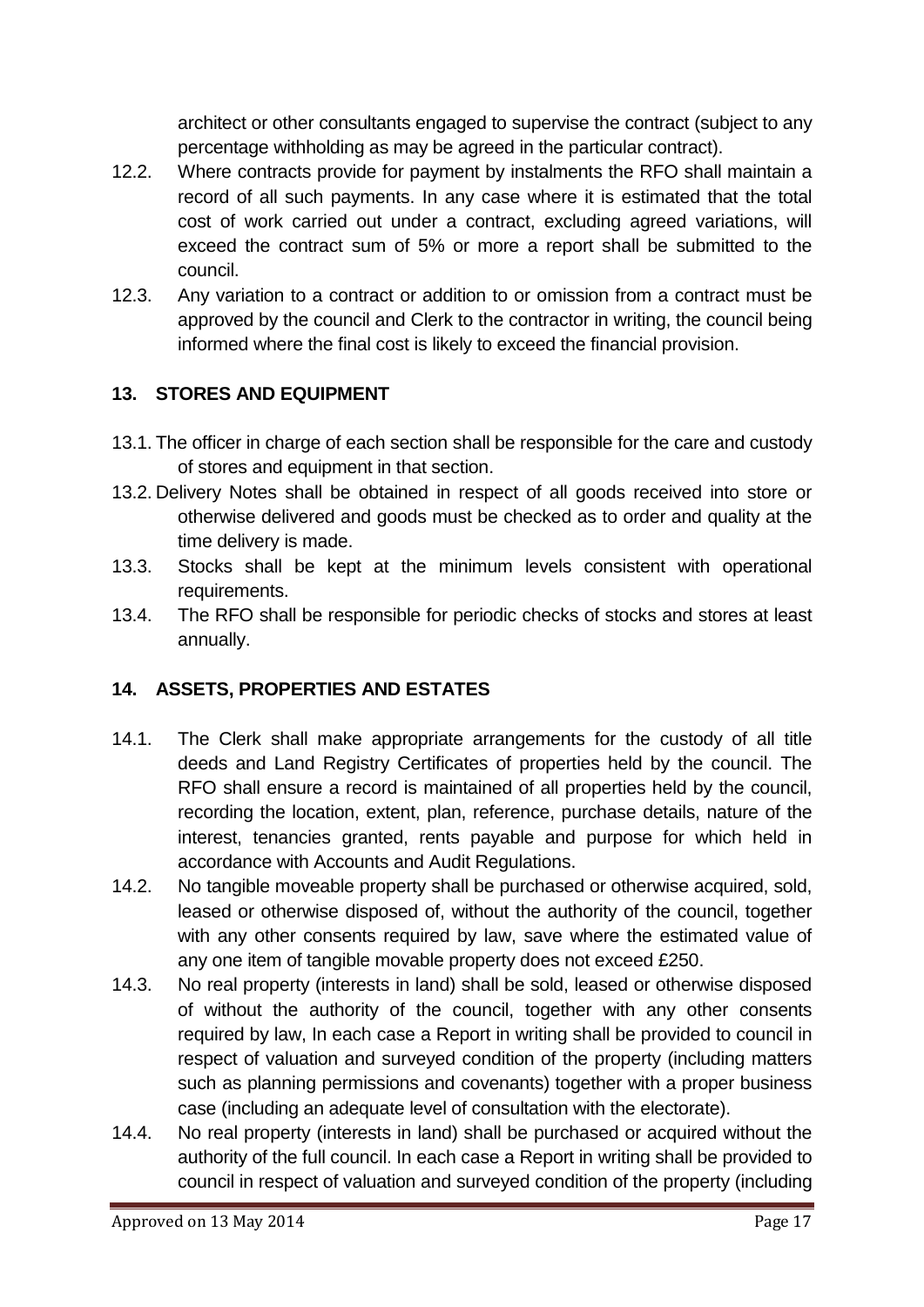matters such as planning permissions and covenants) together with a proper business case (including an adequate level of consultation with the electorate).

- 14.5. Subject only to the limit set in Reg. 14.2 above, no tangible moveable property shall be purchased or acquired without the authority of the full council. In each case a Report in writing shall be provided to council with a full business case.
- 14.6. The RFO shall ensure that an appropriate and accurate Register of Assets and Investments is kept up to date. The continued existence of tangible assets shown in the Register shall be verified at least annually, possibly in conjunction with a health and safety inspection of assets.

#### <span id="page-17-0"></span>**15. INSURANCE**

- 15.1. Following the annual risk assessment (per Financial Regulation 17), the Clerk / RFO shall effect all insurances and negotiate all claims on the council's insurers.
- 15.2. The Clerk shall give prompt notification to the RFO of all new risks, properties or vehicles which require to be insured and of any alterations affecting existing insurances.
- 15.3. The RFO shall keep a record of all insurances effected by the council and the property and risks covered thereby and annually review it.
- 15.4. The RFO shall be notified of any loss liability or damage or of any event likely to lead to a claim, and shall report these to council at the next available meeting.
- 15.5. All appropriate members and employees of the council shall be included in a suitable form of security or fidelity guarantee insurance which shall cover the maximum risk exposure as determined [annually] by the council, or duly delegated committee.

#### <span id="page-17-1"></span>**16. CHARITIES**

16.1. Where the council is sole managing trustee of a charitable body the Clerk / RFO shall ensure that separate accounts are kept of the funds held on charitable trusts and separate financial reports made in such form as shall be appropriate, in accordance with Charity Law and legislation, or as determined by the Charity Commission. The Clerk / RFO shall arrange for any Audit or Independent Examination as may be required by Charity Law or any Governing Document.

#### <span id="page-17-2"></span>**17. RISK MANAGEMENT**

17.1. The council is responsible for putting in place arrangements for the management of risk. The Clerk / RFO shall prepare, for approval by the council, risk management policy statements in respect of all activities of the